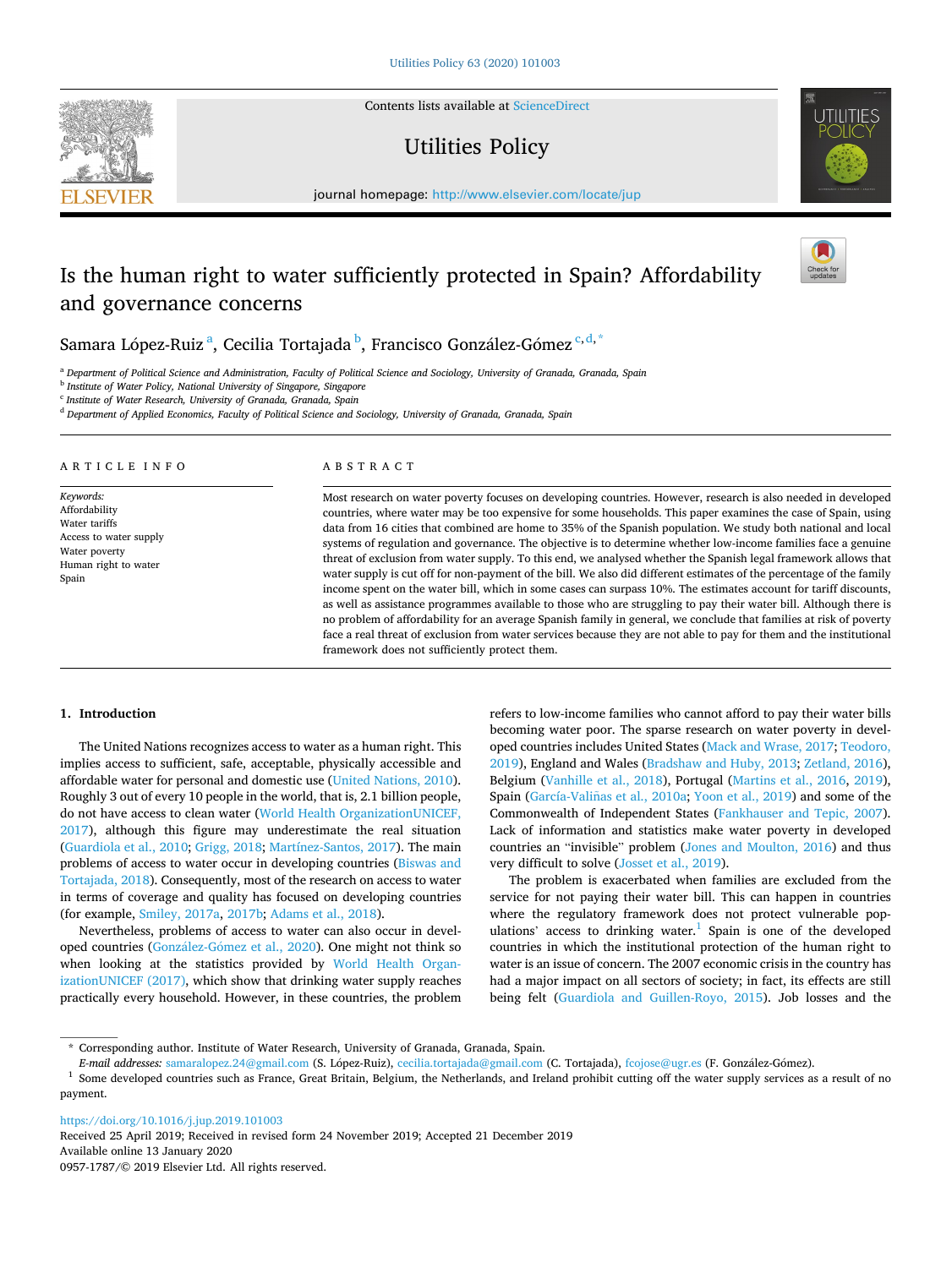<span id="page-1-0"></span>consequent loss of income have pushed many families into poverty and social exclusion. In 2017, the AROPE (At Risk of Poverty or social Exclusion) rate stood at 26.6% [\(INE, 2018a\)](#page-8-0). In this context, around 1.6% of Spanish households cannot afford paying basic services such as water supply, and 7.5% have serious problems paying both the electricity and water supply bills [\(INE, 2018a; FOESSA, 2019](#page-8-0)). Information by non-public institutions on percentage of families affected by water supply cut offs is consistent with those of the National Institute of Statistics (INE). According to the Spanish Association of Water Supply and Sanitation (AEAS), water supply cut offs affect 1.82% of households in the country (Asociación Española de Abastecimientos de Agua y [Saneamiento \(AEAS\), 2016a\)](#page-8-0). The Spanish Association of Public Supply and Sanitation Operators (AEOPAS) estimates that there are more than 500,000 non-payment warnings per year that are sent to some 2.75% of families all over the country. Of these, approximately 60% or 300,000 are actually implemented [\(Babiano and Gim](#page-8-0)énez,  $2015$ ).<sup>2</sup>

This issue forms part of the current Spanish political debate. Although the price of water in Spain is relatively low for a developed country ([OECD, 2010](#page-8-0); [IWA, 2016;](#page-8-0) [Global Water Intelligence, 2017](#page-8-0)),<sup>3</sup> left-wing parties and some community organizations question whether the human right of access to water—an essential good, fundamental for life—is guaranteed in Spain [\(García-Rubio et al., 2019\)](#page-8-0). In particular, there have been reports of low-income families having their water supply cut off for not paying the bill, which in turn has affected their well-being. Left-wing political parties, with some public support, also call for private companies to be excluded from managing water services; one of their arguments for doing so is that public service is the best way to guarantee access to water supply. This is further explained in the section on water utility ownership.

Motivated by the growing debate, this research studies access to water services from the perspective of water poverty or lack of affordability. We ask whether the combination of the legal and institutional frameworks and pricing policies can lead to families within the poverty line or at risk of poverty being denied access to water for domestic consumption. The study is carried out on a sample of large Spanish cities. The empirical strategy consists of estimating the percentage of the family budget spent on the water bill, on average, and under different assumptions. The analysis takes into account discounts on the water tariff and assistance programmes for low-income families. The hypothesis to be tested is that, although the water bill represents a small percentage of the average family's budget, families at risk of poverty who are unable to pay the water bill, face a real threat of having their water supply cut off.

Following this introduction, the paper is structured as follows. Section 2 presents a brief review of the legal and institutional frameworks related to access to water and water pricing, as determinants of affordability. Section [3](#page-2-0) explains the methodology used in this research. Section [4](#page-4-0) discusses the results. The last two sections present discussions, recommendations and policy implications, and, conclusions.

### **2. Legal and institutional framework in Spain**

This section briefly describes the legal and institutional frameworks related to the provision of domestic water services. It provides an idea of how responsibility the provision and regulation of the service is apportioned, especially in regard to pricing and on the possibility of exclusion from the service for non-payment.

# *2.1. Do Spanish regulations allow water supply to be cut off for nonpayment of the bill?*

Although the Spanish government has signed the Declarations of Human Rights, there is no national regulation in Spain regarding the human right of access to water [\(García-Rubio et al., 2019](#page-8-0)). Neither the Spanish Constitution nor Legislative Royal Decree January 2001 adopting the revised text of the Water Law [\(Government of Spain, 2001](#page-8-0)), supports the right of access to a minimum, essential amount of water.

At the regional level, 10 of the 17 autonomous communities have passed water laws, $4 \text{ only one of which}$ —Law February 2014 on Water Supply and Sanitation of the Autonomous Community of Cantabria—guarantees access to water supply in case of non-payment of the bill ([Government of Cantabria, 2014](#page-8-0)). In such cases, it is stipulated that recipients of basic social income<sup>5</sup> have a guaranteed minimum water supply of 100 L per person per day. In contrast, in Andalusia, Decree 120/1991 approving the Regulation of Domestic Water Supply, states that failure to pay water bills within the period stipulated by the provider can because for disconnecting the water supply [\(Government of](#page-8-0)  [Andalusia, 1991\)](#page-8-0). The other regional laws neither guarantee a minimum access to water supply for families with limited financial means, nor do they explicitly allow cutting off the supply in such cases.

Given the legal vacuum at the national and regional levels—with the exception of Cantabria—local governments normally assume responsibility for regulating access to water supply. In this regard, it is common to have local-level regulations for the provision of water supply services. These local regulations usually include an article explicitly allowing cutting off the water supply in the event of non-payment of the bill.

# *2.2. Water utility ownership*

Under Local Government Regulatory Law 7/1985, municipalities are responsible for the provision of water supply services. However, the responsibility for providing the service to the population does not necessarily imply that the municipality itself must manage the service ([Government of Spain, 1985\)](#page-8-0). In accordance with Law July 1985 and Law September 2017 on Public Sector Contracts, water supply services may be outsourced. Local government can decide whether the service should be under the city council or managed by a public company, a private company or a mixed public-private company.

At present, urban water supply services are provided by a private company in 23% of Spanish municipalities, whether through an entirely private company or through a public-private partnership. However, in terms of the population served, private companies represent a 55% share of the industry (González-Gómez [et al., 2014\)](#page-8-0). The bigger the municipality, the more likely it is that the water services will be managed by a private company (González-Gómez et al., 2011).

There is currently a debate on the ownership of the management of water services in Spain. This includes left-wing political parties, principally *Podemos* and *Izquierda Unida*; interest groups, such as the Spanish Association of Public Operators of Water Supply and Sanitation (AEO-PAS); and non-governmental organizations, such as the *New Water Culture Foundation*, have recently been calling for the remunicipalization

 $^{\rm 2}$  It would not be correct to assume that suspension of water supply services is always because people cannot afford to pay the water bill. There can be other reasons. A main limitation to study this topic is that there are no official data on the number of families whose water supply is cut off and the reasons for it. 3 According to the European Federation of National Associations of Water

Services ([EurEau, 2017\)](#page-8-0), average water supply bills in Spain are for approximately 220 Euros annually, while in 22 other countries in the European Union, water supply bills are for approximately 380 Euros per year.

<sup>4</sup> The regional water laws in Spain can be seen on the website of the Spanish Official Bulletin, https://www.boe.es/legislacion/codigos/codigo.php?<br>id=139&modo=1&nota=0&tab=2.

 $5$  The Cantabrian Institute of Social Services defines "basic social income" as an economic benefit that is obtained regularly by persons with no economic resources. It represents the right they have for social protection. The objective is that those who suffer social exclusion, or are at the risk of suffering it, can cover their basic needs.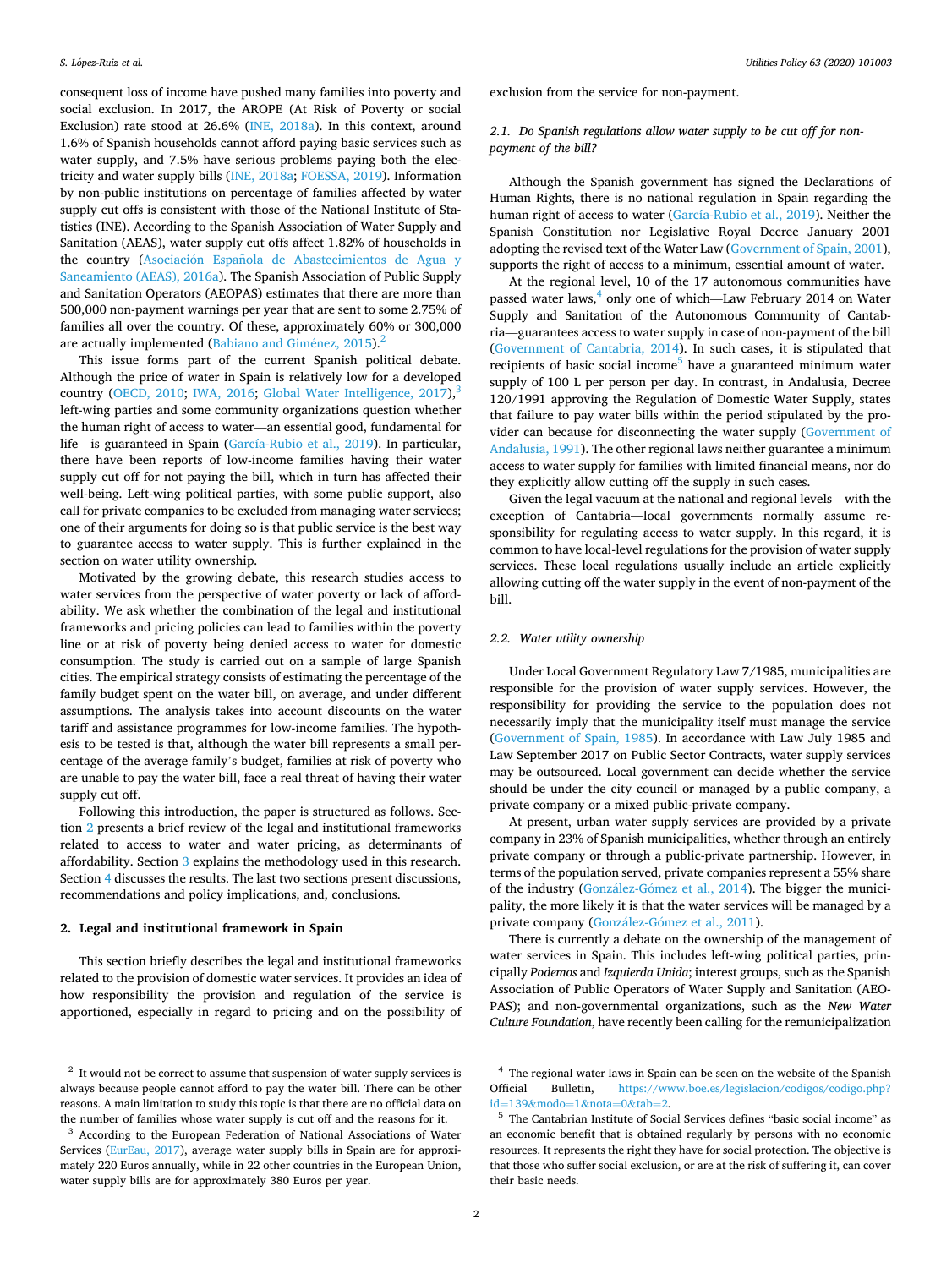<span id="page-2-0"></span>of water services that are currently under private management in many Spanish cities ([Ruiz-Villaverde et al., 2015](#page-8-0)). These groups argue that public management is more likely to protect society's interests, among them the human right of access to water supply ([Babiano and Gim](#page-8-0)énez, [2015\)](#page-8-0). Private companies, it is presumed, are more likely to set high prices, and to cut off supply in case of non-payment.

In the programme presented by *Podemos* for the April and November 2019 general elections, the Party discussed that public sector should become responsible, with as much transparency as possible, for all activities related to water management within one term of election. This would mean reversing and stopping private sector involvement on water supply, irrigation, sanitation and wastewater treatment ([Podemos,](#page-8-0)  [2019\)](#page-8-0). In the case of AEPAS, the Association provides legal advice to the city governments that are planning to remunicipalize water management-related activities (Avila [et al., 2019\)](#page-8-0).

## *2.3. Setting water tariffs*

In the context described above, it is important to clarify which entities are responsible for approving water tariffs. The remit for water pricing for residential uses is decentralized, and there is no national regulation that establishes specific criteria for tariff systems in each municipality (González-Gómez et al., 2012, [2014\)](#page-8-0). Moreover, there is no nationwide regulatory body or monitoring agency. Therefore, water pricing decisions are mainly made at the local level.<sup>6</sup>

The tariff approval procedure begins with a tariff review proposal prepared by the municipal water utility, whether public or private. Any proposal must be justified by an increase in the costs of the service, the implementation of technical improvements or the extension of the service to new areas of the city [\(García-Rubio et al., 2015](#page-8-0)). The tariff review proposal is then sent to the city council, where, after a process of public consultation, it is approved during a plenary session of the city council. The background for the justification to propose a tariff increase dates from early 1980s, when tariffs for water supply were responsibility of the Spanish government. When the autonomous communities were recognized as legal entities, they started developing their own norms to set tariffs. In practice, even though there is a norm on each region, the process is the same in all the cases.

Once the tariff review proposal has been approved during a plenary session of the city council, it is sent to the public institution responsible for matters related to treasury and public administration in each autonomous community. In practice, this public institution checks the proposal from the administrative viewpoint. However, it does not carry out a financial analysis of the proposed new prices [\(García-Rubio et al.,](#page-8-0)  [2015\)](#page-8-0).

Lastly, once the competent authority in each autonomous community has given its approval to the city council on the new tariffs, these must be published in the official gazette of the province or the autonomous community for public information.

#### **3. Objective, data, and method**

The objective of this paper is to assess the affordability of the drinking water supply service for domestic users in Spain. We study whether, in the abovementioned legal framework that allows the service to be cut off, water prices may be a genuine cause of exclusion from access to water supply.

# *3.1. Scope of the study*

We studied 16 Spanish cities. They were selected for having more than 100,000 inhabitants and a local regulation that explicitly states that water supply may be cut off in case of non-payment of the water bill. The sample thus comprises large Spanish cities where population is at risk of exclusion from water supply services.

[Table 1](#page-3-0) list the municipalities includes in the study. All together, the companies managing the water services in these cities serve just over 35% of the entire Spanish population. In seven of the municipalities, the water utility is wholly publicly owned, while in the other municipalities there are different forms of private participation. [Table 1](#page-3-0) also includes the regulation that allows cutting off the water supply in the event of non-payment. It should be noted that public ownership of the utility is no guarantee that the regulatory framework does not allow cutting off the water supply.

## *3.2. Empirical strategy*

To measure affordability, we estimate the financial effort a typical family has to make to pay the water bill for essential levels of consumption. To that end, we estimate the billing amount under the assumption of a three-person household, with consumption of 100 L of water per day per person, for one month; that is,  $9 \text{ m}^3$  per month per household.

The household size was chosen because the average household in Spain has 2.5 people ([INE, 2018b\)](#page-8-0). The water consumption per person was based on the finding that people need between 50 and 100 L of water per person per day to meet their basic needs [\(United Nations,](#page-8-0)  [2010\)](#page-8-0). We selected the upper limit to avoid levels of consumption that could indicate social exclusion in a developed country. For example, in Spain, not being able to use a washing machine is an indication that a person is at risk of poverty.

We also made calculations considering a consumption of 12  $m<sup>3</sup>$  of water per household/month. In this case, we considered a consumption of 133.33 L/person/day. This is an average of the last two official statistics in Spain in 2014 and 2016, of 132 and 136 L/person/day, respectively [\(INE, 2018c](#page-8-0)).

This study makes a number of estimates of the payment a family has to make. The following conditions are considered, depending on the tariff system in place in each municipality: the basic water bill, including all the stages of the integrated water cycle—supply, sanitation and wastewater treatment—as well as related value added tax (VAT). In some cases, the rate for solid waste is also considered. Some municipalities include solid waste in the water bill in order to reduce administrative costs. Consumers cannot choose which services to pay in a water bill: they have to pay for all the ones that are included in the bill. The only aspect users can decide on is on the water meter size on which the fix quota depends. Water bills may include discounts for families below a certain income threshold as well as other types of support available in emergency situations.

To get an approximate idea of the budgetary effort required by families to pay their water bill, three different situations have been considered:

 $6$  The heterogeneity in tariff systems is noticeable in a country with 8124 municipalities. The differences are mainly in the number of blocks in the variable part of the tariffs and in the price of each block (García-Valíñas et al., [2013\)](#page-8-0). However, there are many other differences. For example, in small municipalities, a symbolic fee is paid per year; in the north of Spain, the fixed quota often includes a minimum consumption of water for free; in Sevilla and Málaga, the water tariff is calculated per person, while in the rest of the country the water tariff is calculated per household; in some cities, there is a summer rate that is applied only during this period; bonuses and discounts are different in each municipality, etc. As a result, AEAS itself has requested in public forums the creation of an independent regulator that, among other tasks, harmonizes the norms for both the government and administration of urban water services as well as the tariff structures [\(Morcillo, 2015\)](#page-8-0). Regulators in other European countries include, for example, OFWAT (Office of Water Services in England and Wales), ERSAR (The Water and Waste Services Regulation Authority in Portugal) and ARERA (The Italian Regulatory Authority for Energy, Networks and Environment).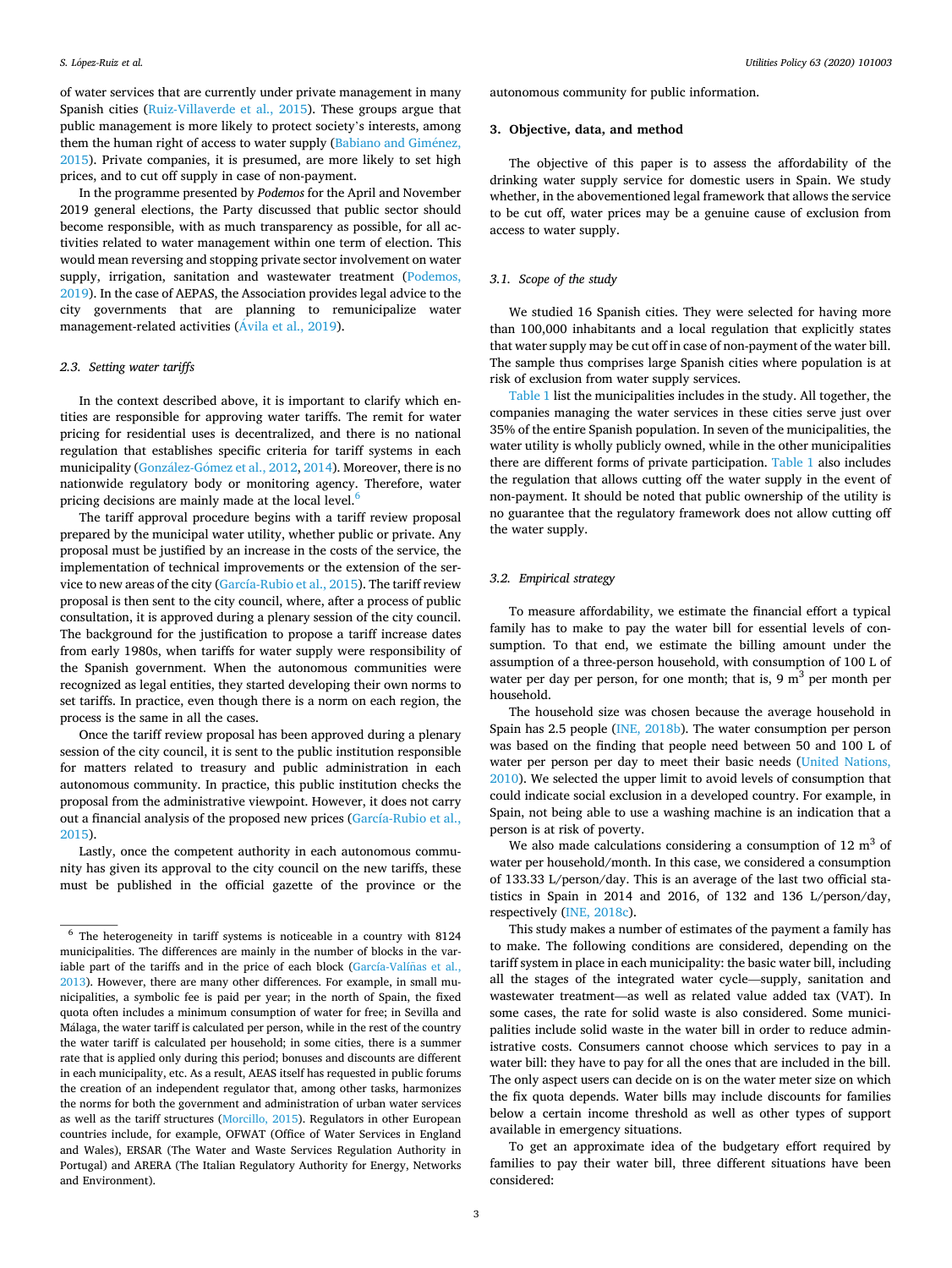City Population served

Madrid 6,250,000 Canal Isabel

Barcelona 3,000,000 Aguas de

#### <span id="page-3-0"></span>**Table 1**

Municipalities in the sample and water utility ownership (2019).

Barcelona

Valencia 790,201 EMIVASA Public-private

Zaragoza 661,108 City Council Public

Murcia 445,086 EMUASA Public-private

Palma de Mallorca

Sevilla 1,064,032 EMASESA Public Regulation on

Málaga 569,009 EMASA Public Regulation on

II

Utility Ownership Water supply cut

Public-private partnership: 85% Private; 15% Public

partnership: 85% Private; 15% Public

partnership: 49% Private; 51% Public

402,949 EMAYA Public Municipal

Public Decree 2922/

off regulation

1975, Regulation for the water distribution service of Canal de Isabel II (BOE nº 272)

Regulation on the metropolitan service of the integrated water cycle, approved in the session of the Metropolitan Council of the Metropolitan Area of Barcelona (BOP nº 222 of November 20, 2012), modified in the session of the Metropolitan Council of the Metropolitan Area of Barcelona (BOP nº 124, of July 01, 2013)

Regulation on the drinking water supply service of the City of Valencia (BOP September 14, 2004)

the water supply in Andalusia. Decree 120/91, modified by Decree 327/ 2012, of 10 July

ordinance for eco-efficiency and quality in integrated water management

the water supply in Andalusia. Decree 120/91, modified by Decree 327/ 2012, of 10 July.

Regulation on the municipal drinking water supply service of Murcia (B.O.R.M. nº 247 of October 27, 1986 and B. O.R.M nº 74 of March 30, 1987)

regulation on the water supply service of Palma de Mallorca (BOIB nº 115 of September 24, 2002)

| City                             | Population<br>served | Utility                                       | Ownership                                                    | Water supply cut<br>off regulation                                                                                                                                                  |
|----------------------------------|----------------------|-----------------------------------------------|--------------------------------------------------------------|-------------------------------------------------------------------------------------------------------------------------------------------------------------------------------------|
| Las Palmas<br>de Gran<br>Canaria | 378,998              | EMALSA                                        | Public-private<br>partnership:<br>66% Private;<br>34% Public | Regulation on<br>the municipal<br>water supply<br>service of Las<br>Palmas de Gran<br>Canaria                                                                                       |
| Bilbao                           | 975,000              | Consorcio de<br>Aguas de<br>Bilbao            | Public                                                       | Regulatory<br>ordinance on the<br>provision of the<br>water supply<br>service by<br>Consorcio de<br>Aguas Bilbao<br>Bizkaia (Bilbao<br>Bizkaia Water<br>Consortium)                 |
| Alicante                         | 535,586              | Aguas de<br>Alicante                          | Public-private<br>partnership:<br>50% Private;<br>50% Public | Regulation on<br>the provision of<br>water supply and<br>sanitation<br>services in<br>Alicante (Official<br>Gazette of the<br>Province of<br>Alicante, nº 90, of<br>April 21, 1987) |
| Cádiz                            | 118,919              | Municipal<br>company<br>Aguas de<br>Cádiz     | Public                                                       | Regulation on<br>the water supply<br>in Andalusia.<br>Decree 120/91,<br>modified by<br>Decree 327/<br>2012.                                                                         |
| Huelva                           | 145,468              | Aguas de<br>Huelva                            | Public-private<br>partnership:<br>49% Private;<br>51% Public | Regulation on<br>the water supply<br>in Andalusia.<br>Decree 120/91,<br>modified by<br>Decree 327/<br>2012.                                                                         |
| Tarragona                        | 145,000              | Municipal<br>company<br>Aguas de<br>Tarragona | Public-private<br>partnership:<br>49% Private;<br>51% Public | Regulation on<br>the drinking<br>water supply<br>service of the<br>municipality of<br>Tarragona (BOP<br>nº 132 of June<br>07, 1996)                                                 |
| Lleida                           | 138,144              | Aigües de<br>Lleida                           | Private                                                      | Regulation on<br>the water service<br>of the<br>municipality of<br>Lleida                                                                                                           |
| Granada                          | 502,335              | EMASAGRA                                      | Public-private<br>partnership:<br>49% Private;<br>51% Public | Regulation on<br>the water supply<br>in Andalusia.<br>Decree 120/91,<br>modified by<br>Decree 327/<br>2012.                                                                         |

Source: Compiled by the authors from data published by the utilities themselves and the regulations on water supply services in each city.

- 1. The household's income is equal to the average salary for the city in question.
- 2. The household has a single income equivalent to the national minimum wage. The national minimum wage is reviewed annually by the Spanish government and is set at the same level nationwide.
- 3. The family has a single income of 430 Euros. This is the amount that Spanish households can receive under different aid programmes: Family Assistance Subsidy, Extraordinary Subsidy for Unemployment, and Active Insertion Income Programme. Any of these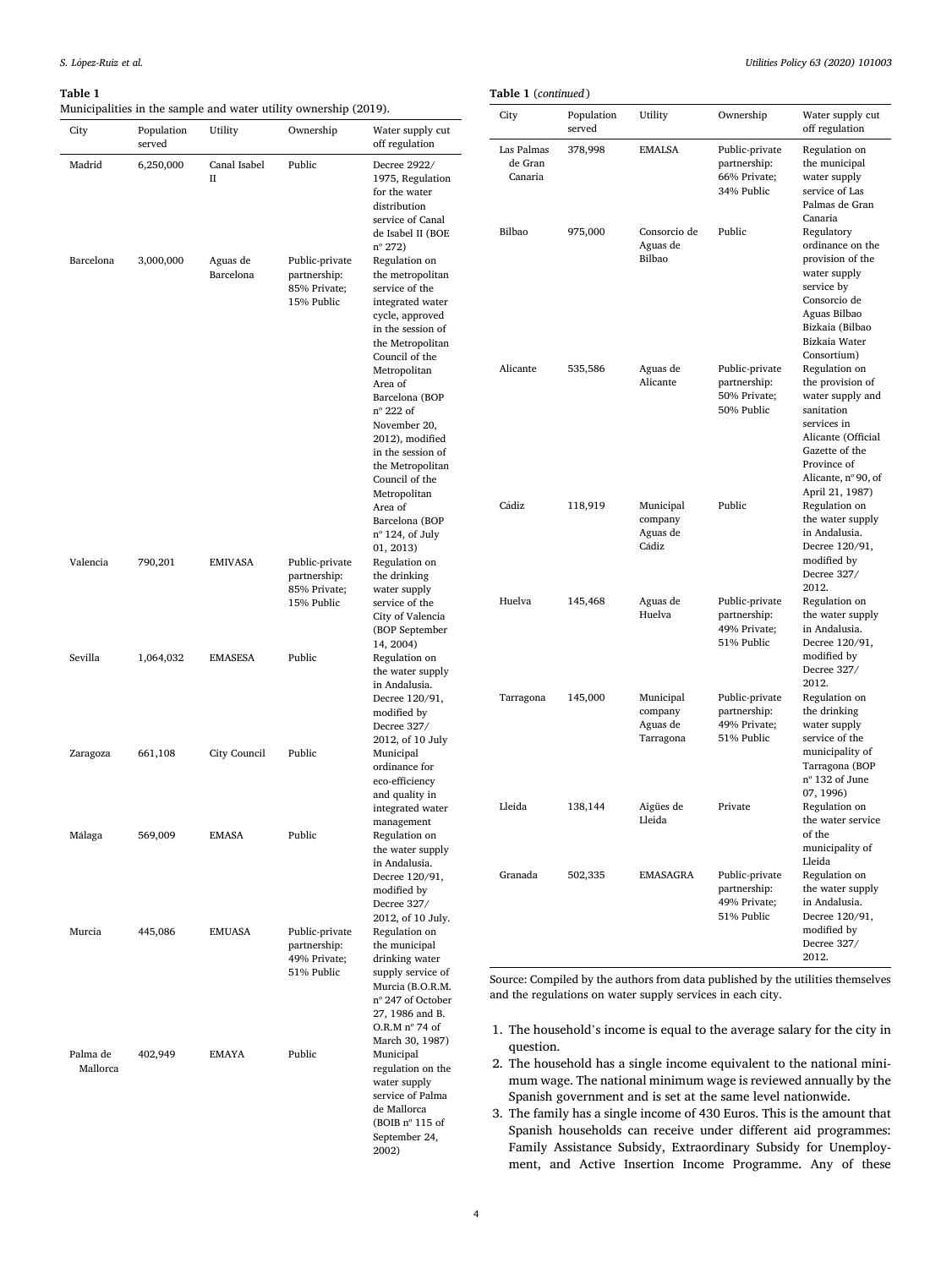<span id="page-4-0"></span>programmes can be considered as a standard assistance for families in different situations of vulnerability who cannot benefit of unemployment benefits.

# *3.3. Data*

The information on tariffs and tariff discounts was obtained from the official gazettes of the relevant provinces and autonomous communities. In addition, a search was conducted of the webpages of city councils and water utility companies to obtain information on the support provided to families suffering of water poverty.

The data on income were obtained from the following sources. The average income in each city was taken from the Urban Indicators published by the Spanish National Institute of Statistics ([INE, 2019](#page-8-0)). The national minimum wage set for 2019 was approved by Royal Decree 1462/2018 ([Government of Spain, 2018\)](#page-8-0). Finally, we also used the information provided on the website of the Ministry of Labour, Migrations and Social Security for families whose employment benefits have expired.<sup>7</sup>

## **4. Results**

First, the billing amount for consumption of 9  $m<sup>3</sup>$  of water per month was estimated. As an indicator of the budgetary effort a family has to make to pay the water bill, the billing amount was set in relation to three different levels of family income: average salary, national minimum wage, and income of 430 Euros, amount that is similar to the one vulnerable families receive [\(Table 2](#page-5-0)). We also estimated billing for consumption of 12  $m<sup>3</sup>$  per home. This is assuming families' water consumption is similar to the national average.<sup>8</sup>

It is important to note that, even at minimum levels of consumption, water tariffs differ by area. Comparing the extremes, water is most affordable in Zaragoza, where the price of the minimum essential level of water (100 lcpd) is  $€16.04$ , while the equivalent price in Sevilla is €41.46. Previous studies in Spain have already shown the differences in the price of water by city (Martínez-Espiñeira et al., 2009, [2012](#page-8-0)). Our research shows that there are also differences in the affordability of water supply services at minimum consumption levels.

The price of water supply in Spain is low in relative terms [\(OECD,](#page-8-0)  [2015\)](#page-8-0). On average, access to water to meet basic needs represents a relatively small budgetary effort for a typical family in Spain (Asociación Española [de Abastecimientos de Agua y Saneamiento \(AEAS\), 2016a](#page-8-0)). However, there are differences in the percentage of the family budget allocated to the water bill in the three household income scenarios. For an average household, the water bill rarely exceeds 1.5% of the family income in only two cities: Sevilla and Murcia However, in households with below-average incomes, the water bill may exceed the affordability threshold of 3% [\(Howard and Bartram, 2003](#page-8-0); [United Nations, 2006](#page-8-0)). For households with a single income equivalent to the national minimum wage, the water bill would represent more than 3% of that income in four cities of the sample: Sevilla, Barcelona, Murcia and Palma de Mallorca. In four other cities - Cádiz, Huelva, Granada and Valenciait is close to the 3% threshold. Calculations considering consumption of  $12 \text{ m}^3$  per household indicate a more difficult situation for households to

access water supply in all the municipalities, mainly in cases where all family members are unemployed and when the only income is 430 Euros from aid programmes.

Due to the high rate of unemployment in the country, the government was forced to provide additional aid for unemployed population who was no longer entitled to standard unemployment benefits. In all cities in the sample, families whose members are all unemployed and who depend on aid programmes face a problem of affordability. For example, in Sevilla, Barcelona, Palma de Mallorca and Murcia, the water bill in such cases represents more than 9% of the family income.

From the beginning of the 21st century, but most notably following the 2007 economic crisis, water utilities and city councils in many Spanish municipalities have jointly approved systems of tariff discounts and reductions. Factors taken into account include the number of family members, whether all family members are unemployed, on income levels, and on retirement status. In [Table 3,](#page-5-0) the amount of the water bill has been re-estimated taking into account tariff discounts approved by local governments when families fall below a certain level of income. Table A1 (supplementary material) explains the requirements that must be met to obtain a discount and how the discount is applied.

Differences can also be seen in the measures approved by local governments to facilitate access to water for low-income households. For example, not all service areas offer discounts based on income. Moreover, there are differences in the criteria for eligibility, as well as in how to access these assistance programmes. A standard requirement is that all members of the household should be unemployed or that they do not exceed a certain level of income. In some municipalities, however, assistance programmes are also open to families who do not exceed a certain income threshold even if some members are employed. The most commonly used references to set the threshold are the IPREM —Public Indicator of Multiple Effect Income ([Government of Spain, 2017](#page-8-0))— and the national minimum wage ([Government of Spain, 2018](#page-8-0)).

In six of the cities studied (Valencia, Alicante, Sevilla, Malaga, Cádiz and Las Palmas de Gran Canaria), there are no income-based discounts of any type, though in all of these cities the water bill for families benefitting from a family aid programme exceeds 3% of their income, the threshold indicating problems of affordability. In fact, in five of these cities it exceeds 5%. The situation for families on the national minimum wage is less pressing in these municipalities. Indeed, after the minimum salary increase in 2018, only the invoices in Sevilla represent more than 3% of a family monthly budget. In addition, as shown in the third column of Table A1, in those cities where discounts are available, there are differences in the level of assistance offered. While in Huelva and Tarragona the discounted bill for low income families represents no more than a 30% of the total bill, in Murcia and Granada it is around 85%.

Furthermore, a common element to all the discounts is that, where available, they only apply to the first consumption block, which usually covers the equivalent of 9  $m<sup>3</sup>$  of water per month. That is, the discounts are applied for levels of around 100 lcpd. Some municipalities also discount service charges. We should point out that to benefit from the discounts, contract holders cannot be in arrears on the payment of any past bills.

In no case are the income-based discounts granted for an indeterminate period; they are generally limited to one year, although with the possibility of renewal if the specific situation persists and the appropriate documentation is presented. Likewise, discounts are only granted for main residences, without exception.

As with the water tariff discounts and reductions, in many municipalities (some of which are included in this study) water utilities and city councils have jointly approved Social Funds for families who cannot afford to pay their water bill. The processing of applications and granting of aid is carried out in close collaboration with the social services of these municipalities.

Table A2 (supplementary material) details the assistance programmes, apart from the tariff discounts, which are available in the municipalities that compose the sample of this study. There are notable

<sup>7</sup> The website of the Public Employment System, Government of Spain, provides information on the subsidies available for people whose unemployment benefits have expired: [https://www.sepe.es/HomeSepe/Personas/distributiv](https://www.sepe.es/HomeSepe/Personas/distributiva-prestaciones.html)  [a-prestaciones.html](https://www.sepe.es/HomeSepe/Personas/distributiva-prestaciones.html). 8 Assumptions are based on an average-size family of three persons and water

consumption of 9  $m^3$ /person/day. Nevertheless, there are more factors that influence whether families can pay for the water bills. These include: number of persons who actually live in the house, how many of them are employed and receive a salary, total family income, how efficiently people use the water available, and the meter size, among others.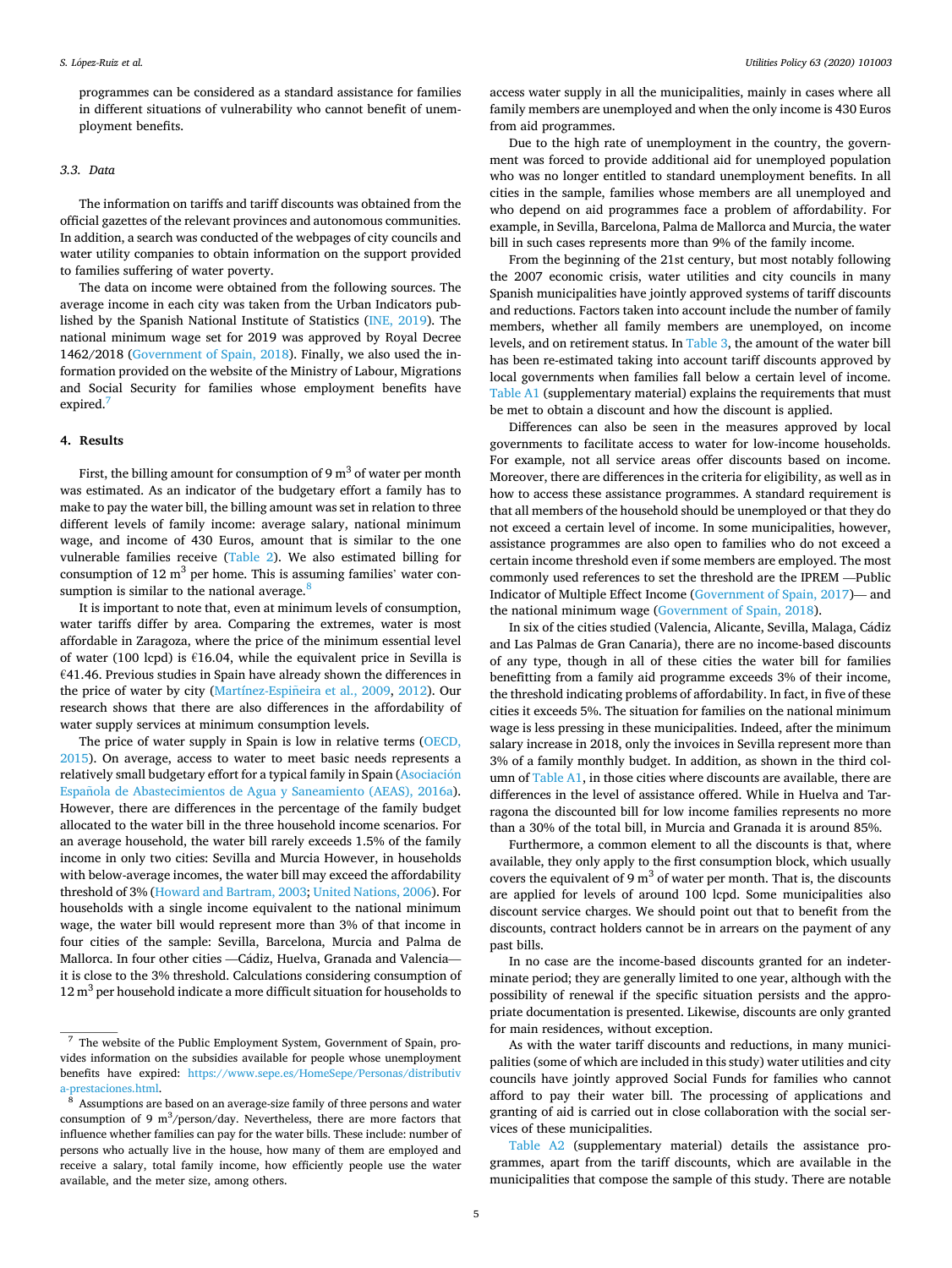#### <span id="page-5-0"></span>**Table 2**

Monthly billing amount for consumption of 9  $m<sup>3</sup>$  and 12  $m<sup>3</sup>$  of water (2019).

|                                | Bill (Euros) 9 | As a percentage of income |                          | Bill (Euros) 12   | As a percentage of income |                   |                          |                   |
|--------------------------------|----------------|---------------------------|--------------------------|-------------------|---------------------------|-------------------|--------------------------|-------------------|
|                                | m <sup>3</sup> | Average<br>salary         | National minimum<br>wage | Aid<br>programmes | m <sup>3</sup>            | Average<br>salary | National minimum<br>wage | Aid<br>programmes |
| Madrid                         | 20.04          | 0.60                      | 1.91                     | 4.66              | 22.43                     | 0.67              | 2.14                     | 5.21              |
| Barcelona <sup>a</sup>         | 39.19          | 1.24                      | 3.73                     | 9.11              | 57.51                     | 1.81              | 5.48                     | 13.36             |
| Valencia <sup>a</sup>          | 29.14          | 1.12                      | 2.78                     | 6.77              | 40.47                     | 1.55              | 3.85                     | 9.40              |
| Sevilla <sup>a</sup>           | 41.46          | 1.65                      | 3.95                     | 9.64              | 56.89                     | 2.27              | 5.42                     | 13.22             |
| Zaragoza <sup>a</sup>          | 16.04          | 0.59                      | 1.53                     | 3.73              | 19.78                     | 0.73              | 1.88                     | 4.60              |
| Málaga                         | 19.47          | 0.86                      | 1.85                     | 4.52              | 27.44                     | 1.22              | 2.61                     | 6.38              |
| Murcia <sup>a</sup>            | 40.52          | 1.61                      | 3.86                     | 9.42              | 47.03                     | 1.87              | 4.48                     | 10.93             |
| Palma de Mallorca <sup>a</sup> | 40.77          | 1.46                      | 3.88                     | 9.48              | 47.65                     | 1.70              | 4.54                     | 11.08             |
| Las Palmas de Gran<br>Canaria  | 24.23          | 0.95                      | 2.31                     | 5.63              | 31.98                     | 1.26              | 3.04                     | 7.73              |
| Bilbao                         | 16.44          | 0.55                      | 1.57                     | 3.82              | 21.02                     | 0.71              | 2.00                     | 4.89              |
| Alicante                       | 23.16          | 1.01                      | 2.21                     | 5.38              | 30.71                     | 1.34              | 2.92                     | 7.14              |
| Cádiz <sup>a</sup>             | 31.19          | 1.22                      | 2.97                     | 7.25              | 40.72                     | 1.60              | 3.88                     | 9.46              |
| Huelva <sup>a</sup>            | 30.74          | 1.38                      | 2.93                     | 7.14              | 38.95                     | 1.75              | 3.71                     | 9.05              |
| Tarragona                      | 17.52          | 0.63                      | 1.67                     | 4.07              | 31.88                     | 1.14              | 3.04                     | 7.41              |
| Lleida                         | 19.77          | 0.77                      | 1.88                     | 4.59              | 34.57                     | 1.35              | 3.29                     | 8.03              |
| Granada <sup>a</sup>           | 30.81          | 1.25                      | 2.93                     | 7.16              | 38.69                     | 1.57              | 3.68                     | 8.99              |

<sup>a</sup> In these cities, water and solid waste services are included in the same bill.

Source: Compiled by the authors based on information collected from the utilities, municipalities, official gazettes of the provinces and autonomous communities, and the Ministry of Labour and Social Security.

## **Table 3**  Monthly billing amount for consumption of  $9 \text{ m}^3$ , after discounts due to low family incomes (2019).

|  |                                   | Bill (Euros)    | As a percentage of income |                          |                   |  |
|--|-----------------------------------|-----------------|---------------------------|--------------------------|-------------------|--|
|  |                                   | $9 \text{ m}^3$ | Average<br>salary         | National<br>minimum wage | Aid<br>programmes |  |
|  | Madrid                            | 12.58           | 0.38                      | 1.20                     | 2.92              |  |
|  | <b>Barcelona</b> <sup>a</sup>     | 18.86           | 0.59                      | 1.80                     | 4.38              |  |
|  | Valencia <sup>a</sup>             | 29.14           | 1.12                      | 2.78                     | 6.77              |  |
|  | Sevilla <sup>a</sup>              | 41.46           | 1.65                      | 3.95                     | 9.64              |  |
|  | Zaragoza <sup>a</sup>             | 7.31            | 0.27                      | 0.70                     | 1.70              |  |
|  | Málaga                            | 19.47           | 0.86                      | 1.85                     | 4.52              |  |
|  | Murcia <sup>a</sup>               | 5.50            | 0.22                      | 0.52                     | 1.28              |  |
|  | Palma de<br>Mallorca <sup>a</sup> | 19.30           | 0.69                      | 1.84                     | 4.49              |  |
|  | Las Palmas de<br>Gran Canaria     | 24.23           | 0.95                      | 2.31                     | 5.63              |  |
|  | Bilbao                            | 10.88           | 0.37                      | 1.04                     | 2.53              |  |
|  | Alicante                          | 23.16           | 1.01                      | 2.21                     | 5.38              |  |
|  | Cádiz <sup>a</sup>                | 30.19           | 1.22                      | 2.88                     | 7.02              |  |
|  | Huelva <sup>a</sup>               | 23.33           | 1.05                      | 2.22                     | 5.42              |  |
|  | Tarragona                         | 12.63           | 0.45                      | 1.20                     | 2.94              |  |
|  | Lleida                            | 19.77           | 0.77                      | 1.88                     | 4.59              |  |
|  | Granada <sup>a</sup>              | 4.46            | 0.18                      | 0.42                     | 1.04              |  |
|  |                                   |                 |                           |                          |                   |  |

<sup>a</sup> In these cities, water and solid waste services are included in the same bill. Source: Compiled by the authors based on information collected from the utilities, municipalities, official gazettes of the provinces and autonomous communities, and the Ministry of Labour and Social Security.

differences in the allocation of this assistance, both in the scope of the assistance and in the associated administrative procedure. Assistance is limited, either in amount or in time, meaning that families cannot be beneficiaries of social protection indefinitely.

In all cases where assistance programmes are offered, applicants must provide a report from municipal social services certifying that the household in question is in a situation of special vulnerability. The only city where municipal social services are not referred to as an intermediary is Alicante, where the relief organization Cáritas acts as the intermediary.

Differences can be seen in the measures approved at the local level to help families who face problems paying their water bill. In four municipalities (Lleida, Granada, Bilbao and Palma de Mallorca) cutting off the water supply is prohibited when the families in question are beneficiaries of assistance programmes (see Table A2). This represents a partial amendment to the regulations in those cities, which allow the water supply to be cut off in case of non-payment. In other cases, if families are beneficiaries of an assistance programme, it means their bills are paid from an Emergency Social Fund created for that purpose with public funds (Tarragona, Cádiz, Huelva). In other cases, the utility pays for the bills (Palma de Mallorca).

There are important differences between the municipalities that have decided to create a progressive assistance plan, where the measures to be adopted depend directly on the degree of social risk of the family in question (Alicante and Zaragoza), and others, where the cities have decided to create a flat-rate social tariff of €5 per water supply bill (Murcia). Finally, some municipalities, rather than guaranteeing families "free" access to water supply —at least up to the essential minimum recognized by WHO, of up to 100 lcpd— have decided to facilitate systems for paying off overdue debts in instalments, whether systematically (Madrid, Bilbao) or on a case-by-case basis (Malaga).

## **5. Discussions, recommendations and policy implications**

Water poverty is typically assessed using aggregate information at the country level. One indicator that is commonly used is the percentage of the population with access to water supply. The main sources for this information are the World Health Organization and the United Nations, which provide annual data at the global level [\(World Health Organ](#page-8-0)[izationUNICEF, 2017](#page-8-0)). Another approach is to estimate the financial efforts that individuals or households make to pay the water bill. In this case, a widely used indicator is the ratio between the billing amount for the minimum essential level of water consumption and the average income in the country ([OECD, 2003](#page-8-0)). Assessing water poverty through macro-indicators leads to the conclusion that this problem is restricted to developing countries, such as those in Africa, Asia and Latin America. However, this approach conceals another reality. Although at the macro level the problem of access to water supply occurs primarily in developing countries, within any country, access to water supply can differ substantially among regions, cities, and user types (García-Valiñas et al., [2010b\)](#page-8-0).

In Spain there is no nation-wide regulations that guarantee access to water supply, and the Spanish Constitution does not specifically recognize this right. At best, the Constitution could be interpreted as implicitly including access to water through other rights, such as the right to adequate housing (Article 47) or the right to health (Article 43).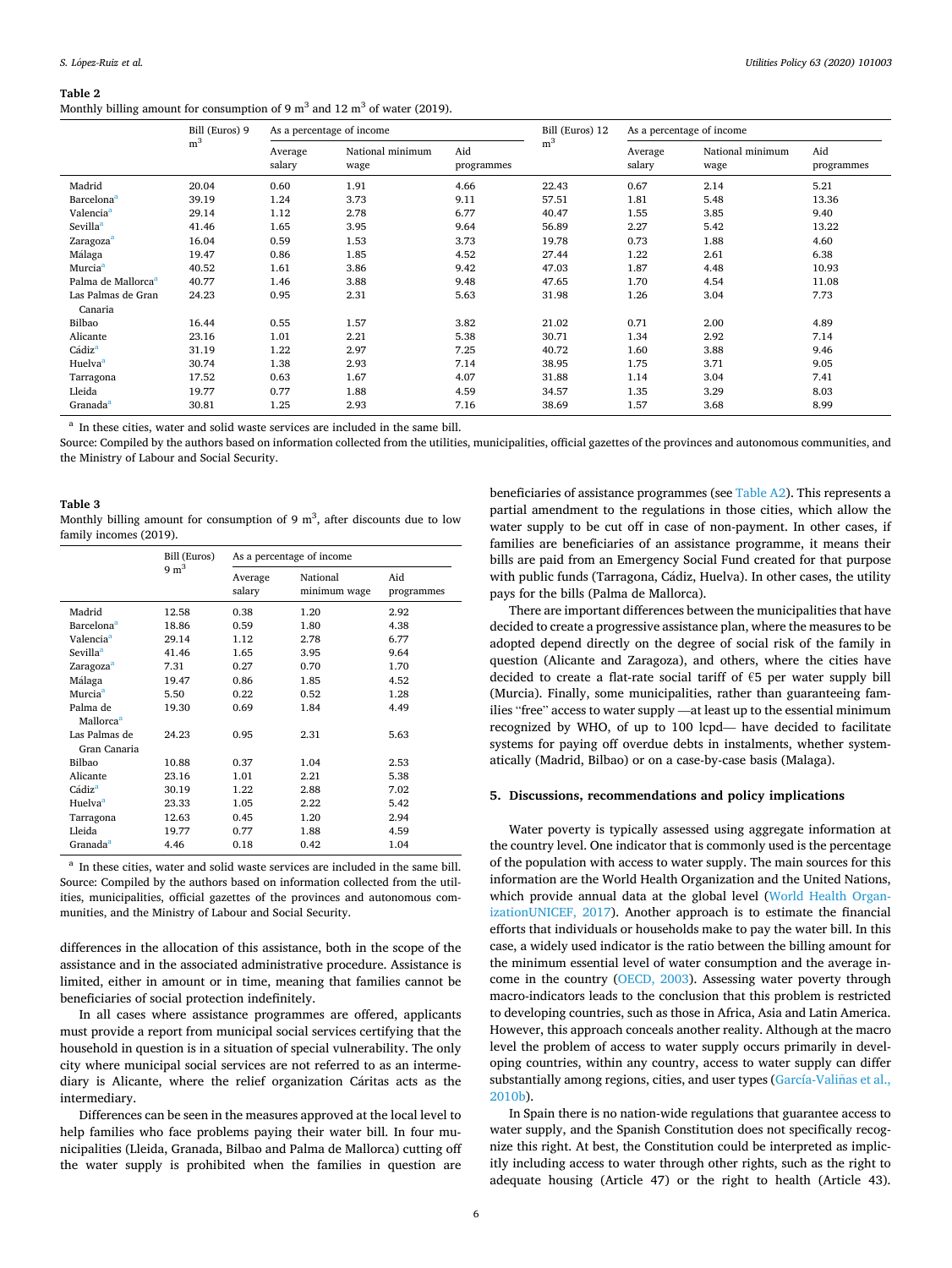However, as access to water supply does not fall within the category of fundamental rights, the population does not enjoy special protection under the Spanish legal system.

Furthermore, the law governing water at the national level, Royal Legislative Decree 1/2001, of 20 July, adopting the Revised Text of the Water Law (TRLA), does not explicitly make this relation to human rights. It does mention the need for water tariffs to be set at a price that is considered affordable, but it does not specify what should be considered as affordable. Based on the notion that the water bill should not represent more than 3% of the family budget, [Tables 1 and 2](#page-3-0) and A1 show that, at least for a typical family with an average income, the principle of affordability is met. However, it can be a serious problem for families with below-average incomes. Therefore, although the price of water is low in relative terms, in a country with such a high unemployment rate (which has a strong structural component), the macro-data may conceal a problem of affordability.

The regulations on local taxation, as well as court judgments, especially those at the level of the Supreme Court, allow water supply to be cut off for non-payment of the water bill. This situation occurs when municipalities outsource water supply services to a private company, a mixed public-private company, or a public company (for example, a municipal company). This means that just over 75% of the Spanish population who live in cities where services are outsourced, could have their water supply cut off (Asociación Española de Abastecimientos de [Agua y Saneamiento \(AEAS\), 2016a](#page-8-0)). This includes practically all large and medium-size municipalities in Spain. Therefore, in situations where people are at risk of poverty and exclusion, there is a high degree of arbitrariness at the local level about the decision to cut off the water supply when families cannot afford to pay the bill.

As discussed earlier, in recent years, a number of initiatives by community organizations have risen up against private management of urban water services. Particularly notable in Spain is the Social Pact for Water (Fundación [Nueva Cultura del Agua, 2015\)](#page-8-0). Various NGOs, unions, political parties and related entities have expressed their support to public, integrated and participatory management of the urban water cycle. One of their key arguments is that, since the United Nations recognizes access to water as a human right, water management should not be subject to the laws of the market and private companies (Fundación [Nueva Cultura del Agua, 2015](#page-8-0)).<sup>9</sup> They also call for tariff policies based on social equity, which would mean, according to the Social Pact for Water, guaranteeing a supply of between 60 and 100 lpcd, along with a commitment not to cut off the supply in cases of justified non-payment ([Babiano and Gim](#page-8-0)énez, 2015). However, we should stress that public management does not guarantee access to water in Spain either. In fact, in this research, we have shown cases of municipalities under public management in which the local regulation allows the water supply to be cut off for non-payment, even if this is justified.

Local initiatives have emerged in response to the lack of national regulations. Cities such as Córdoba, Puerto Real and Gijón have already drawn up regulations to guarantee access to water supply. For example, the city council of Puerto Real resolved on October 1, 2015: "Provisional measures shall be articulated in order to immediately halt electricity and water supply cuts for those families who demonstrate their unemployed status or social exclusion, with the aim that no such cut in supply shall occur in our municipality."

Regarding controversies on provision of water supply in urban areas when management is under public or private utilities and how this affects price of water, earlier studies that consider  $9m<sup>3</sup>$  of water/month/ household, have not found a direct relationship (e.g. García-Valíñas [et al., 2013](#page-8-0)). Considering these parameters  $(9 \text{ m}^3 \text{ of water}/\text{-}$ month/household), only in four cities (Sevilla, Palma de Mallorca, Barcelona and Murcia) water bills represent more than 3% of family income. In Sevilla and Palma de Mallorca, water utilities are public, while they are private in the cases of Barcelona and Murcia. This means that in Spain, water bills represent more than 3% of family income only in three cities (Sevilla, Palma de Mallorca, Cádiz) when water utilities are public, and eight when they are private (Barcelona, Valencia, Murcia, Palmas de Gran Canaria, Huelva, Tarragona, Lleida, Granada).

AEAS adds some nuance to the ongoing debate on safeguarding the right of access to water for low-income families. It has been emphasized that suspension of water supply services does not normally involve cases of non-payment by low-income families (Asociación Española de Abas[tecimientos de Agua y Saneamiento \(AEAS\), 2016b\)](#page-8-0). The association argues that suspension of services help to ensure payment of bills in the following situations: companies with domestic contracts for water supply that shut down permanently and do not cancel the contract with the utility; rental agreements that are not renewed and leave, the premises without paying water bills; change of contract holders without notifying utilities; second homes or empty homes for which a contract has been signed but payments are no longer made; and fraud.

According to Asociación Española de Abastecimientos de Agua y [Saneamiento \(AEAS\) \(2016a\)](#page-8-0), suspension of services normally go into effect after two warnings by the management company. They estimate that the suspensions affect 1.82% of domestic users; 1.31% are reconnected after paying the outstanding amounts, and 0.02% are reconnected thanks to the support of social assistance mechanisms.

In any case, in the framework described above, decisions that can result in water poverty are of local nature and involve local governments and local companies that manage water supply services. Decisions that affect affordability concern the tariffs applied in the specific municipalities; tariff discounts and reductions, some of which may depend on the income of the individuals or the families; subsidy assistance programmes in case of non-payment of the water bill; regulations that lay out the obligations and rights of both the water utilities and the users, and which may include situations in which the companies can cut off the water supply; and political decisions on how suspension of services resulting from non-payment are implemented.

As discussed earlier, in terms of the amount of the water bill as a proportion of an *average* Spanish family's income, we can say that water services all over the country comply with the principle of affordability. However, for families in a situation of social exclusion, the guarantee of access to minimum essential levels of water is more the result of agreements between local governments and water utilities than compliance with a higher-level law aimed at protecting the human right of access to water.

With respect to situations of extreme poverty, the Spanish legal framework is not in line with Resolution 64/292 of the General Assembly of the [United Nations \(2010\).](#page-8-0) Families in extreme poverty face a real threat of having their water supply cut off. Neither the Spanish Constitution nor the Water Law ([Government of Spain, 2001\)](#page-8-0) guarantee access to minimum essential levels of water. The only families that are protected in this sense are those living in the Community of Cantabria and in municipalities where, at the initiative of local government, access to a minimum essential level of water is guaranteed by local ordinances.

Based on our findings, we recommend that the Spanish government starts a dialogue with all stakeholders on whether it would be possible to draw up national regulations to universally guarantee the right to a minimum amount of water, whether this can be paid or not. If access to health care and basic education is universal in Spain, it is important to discuss what measures would need to be taken so that the Spanish government guarantees access to a minimum essential level of water for the entire population.

In our opinion, one aspect that would come out in the discussions will be lack of political will. Water as a human right has never been a proposal taken into account by the political parties that have been in the

<sup>&</sup>lt;sup>9</sup> Movements against private sector participation are mainly ideological. However, they also indicate lack of trust to both the private and the public sectors. In the case of the private sector, the reasons have been discussed before. In the case of the public sector, lack of trust is due to its questionable performance regarding overall regulation and public management roles.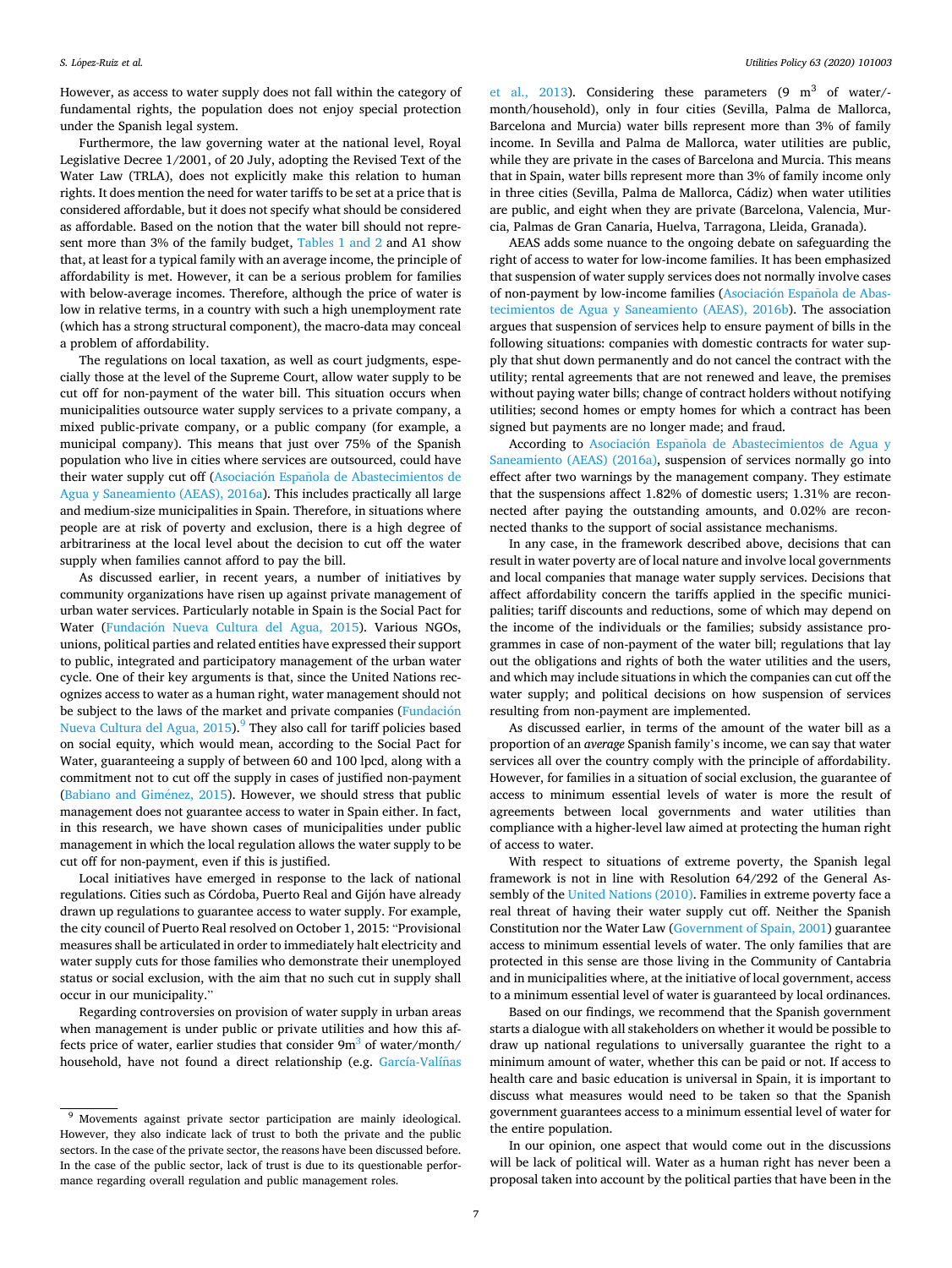<span id="page-7-0"></span>government since 1997 - Partido Socialista Obrero Español and Partido Popular-, the year in which the first general elections took place in Spain. At least, there are two reasons that would explain the absence of political will. In the first place, the small number of persons affected by lack of water supply in the whole of the Spanish population if this is cut off - something for which there are no official figures, as neither the public administration nor the management units of the municipal water service seem to be interested in publishing related data. Second, the lack of social pressure, due most probably, to the low educational level and the lack of organization of the affected population.

If the universal right to water was incorporated into the Spanish legislation, it would be necessary to address very relevant issues that are not discussed in this study because, as important as they are, they go beyond our objectives. First, under what conditions families that are not able to pay their water bill should be supported? This would require a decision on the amount of water consumed that should be subsidized. Second, establish criteria to decide who would benefit of aid programmes and what would be the per capita income threshold that should be guaranteed. Both would ensure that the right of access to water is recognized. In the context of water scarcity, innovative solutions that consider specific conditions of low-income families would also be necessary ([Pinto and Marques, 2017\)](#page-8-0). For policy- and decision-making purposes, it would be essential that all interested parties (including low-income families) would express their views through participatory processes. This is the case in Australia, for example, where water tariffs are discussed in meetings that are open to the public ([Pinto et al., 2018](#page-8-0)).

A very important issue that also needs to be discussed is how to finance access to water supply for low-income families who are not able to pay their water supply bill. There are two alternatives that could be considered: increase the price of water supply to users who can pay for it or increase taxes to population in general. Considering the current situations of water stress and low prices of water supply in Spain, it would also be worth considering increasing the progressivity of tariffs. An increase in the price of higher consumption blocks, would allow utilities to obtaining financial resources to guarantee access to water to low-income families and, at the same time, promote a more efficient use of water.

Lastly, we would like to mention several areas of knowledge on which more research is necessary. First, accurate and reliable information is needed on suspension of water supply services for domestic users, including the reasons why families at risk of poverty are affected and how, or if, families themselves could improve this situation. For instance, there may be families with very limited access to the usual sources of information on tariff discounts and assistance programmes, or those who choose not to apply for assistance for whatever reason. Another topic of study is whether complex regulations and procedures adopted by governments and water utilities are, at least in part, involuntary causes of suspension of water supply services for low-income families. In some cases, it may be that tariff systems and assistance programmes are difficult for some users to understand and that they do not receive enough help from municipal social services.

Essentially, there should be an understanding of the reasons for suspension of water supply services, one of which would be the fact that low-income families are not always able to pay for their water supply bill. In the absence of official statistics, reliable information is needed to inform the ongoing debate in Spain, driven by left-wing parties, which questions whether access to a minimum essential level of water should be guaranteed for all families. Having this type of information would also allow a more rational debate on whether public or private management best protects interests of the society.

## **6. Conclusions**

As we show in this paper, water poverty is found not only in developing countries but also in developed ones. In the later cases, it has to do with affordability. It occurs in families that struggle to pay their water bill and where the regulatory framework allows their water supply to be cut off if not paid. Countries that do not have a regulatory framework to guarantee access to water for low-income families, risk generating social exclusion in relation to water supply services. The Spanish case is an example of how poverty can be associated with difficulty in paying the water bill and suspension of water supply services.

In Spain, the lack of a legal framework at the national level guaranteeing essential levels of access to water supply means that responsibility is passed down to the local level. The price of water, discounts people may receive, and whether the management company may decide to cut-off supply due to non-payment, varies from one city to another. This makes access to water supply more difficult for some people simply because it depends on the regulation of the city where they live.

We have discussed at length whether the management of the water utilities alone have an impact on water affordability all over the world. This is a very relevant question for which, unfortunately, there are no straight-forward answers (González-Gómez [y García-Rubio, 2018](#page-8-0)). Some studies indicate that private water utilities affect negatively access to water supply compared to public utilities, while others have found just the reverse. In France, for example, studies indicate that low-income families have been negatively affected when the management of water has been privatized [\(Reynaud, 2010\)](#page-8-0). This has been the contrary, however, in some cases in Portugal and Brazil. In Portugal, affordability problems have been identified when water supply services are directly provided by town councils ([Martins et al., 2016\)](#page-8-0). In Brazil, the number of households connected to the water network has increased when participation has been private ([de Oliveira, 2008](#page-8-0)). In the case of Spain, water prices have been found to be lower for essential consumption levels when the management of water has been under local governments, as they are considered as basic good (García-Valiñas et al., [2010a\)](#page-8-0). More research is needed.

Finally, the Human Right to Water and Sanitation, recognized as such by the United Nations General Assembly in 2010, states that this right "entitles everyone to sufficient, safe, acceptable, physically accessible and affordable water for personal and domestic uses". Due t societal pressure, governments and water utilities, be they public or private, are being forced to acknowledge the fundamental role of water as a basic good, a human right, and not as a commodity. Institutional, legal, governance, and management changes are necessary to achieve the goal of providing clean water at affordable prices for all. As complex as it may be, it is also possible. In the 21st century, with so much progress in every socio-economic sector, it is time for clean water provision to stop being a challenge, one that affects quality of life of billions of people, and become a reality.

## **Acknowledgements**

The authors would like to thank the editors and reviewers for their thorough comments and suggestions. The authors acknowledge the financial support from the Spanish Agencia Estatal de Investigación and the *European Regional Development* Fund (project ECO2017-86822-R); the *Regional Government of Andalusia* (project B-SEJ-018-UGR18) and the University of Granada (*Plan Propio. Unidad Científica de Excelencia: Desigualdad, Derechos Humanos y Sostenibilidad -DEHUSO-*).

## **Appendix A. Supplementary data**

Supplementary data to this article can be found online at [https://doi.](https://doi.org/10.1016/j.jup.2019.101003)  [org/10.1016/j.jup.2019.101003](https://doi.org/10.1016/j.jup.2019.101003).

## **References**

[Adams, E.A., Sambu, D., Smiley, S.L., 2018. Urban water supply in Sub-Saharan Africa:](http://refhub.elsevier.com/S0957-1787(19)30356-X/sref1)  [historical and emerging policies and institutional arrangements. Int. J. Water Resour.](http://refhub.elsevier.com/S0957-1787(19)30356-X/sref1)  [Dev. 35 \(2\), 240](http://refhub.elsevier.com/S0957-1787(19)30356-X/sref1)–263.